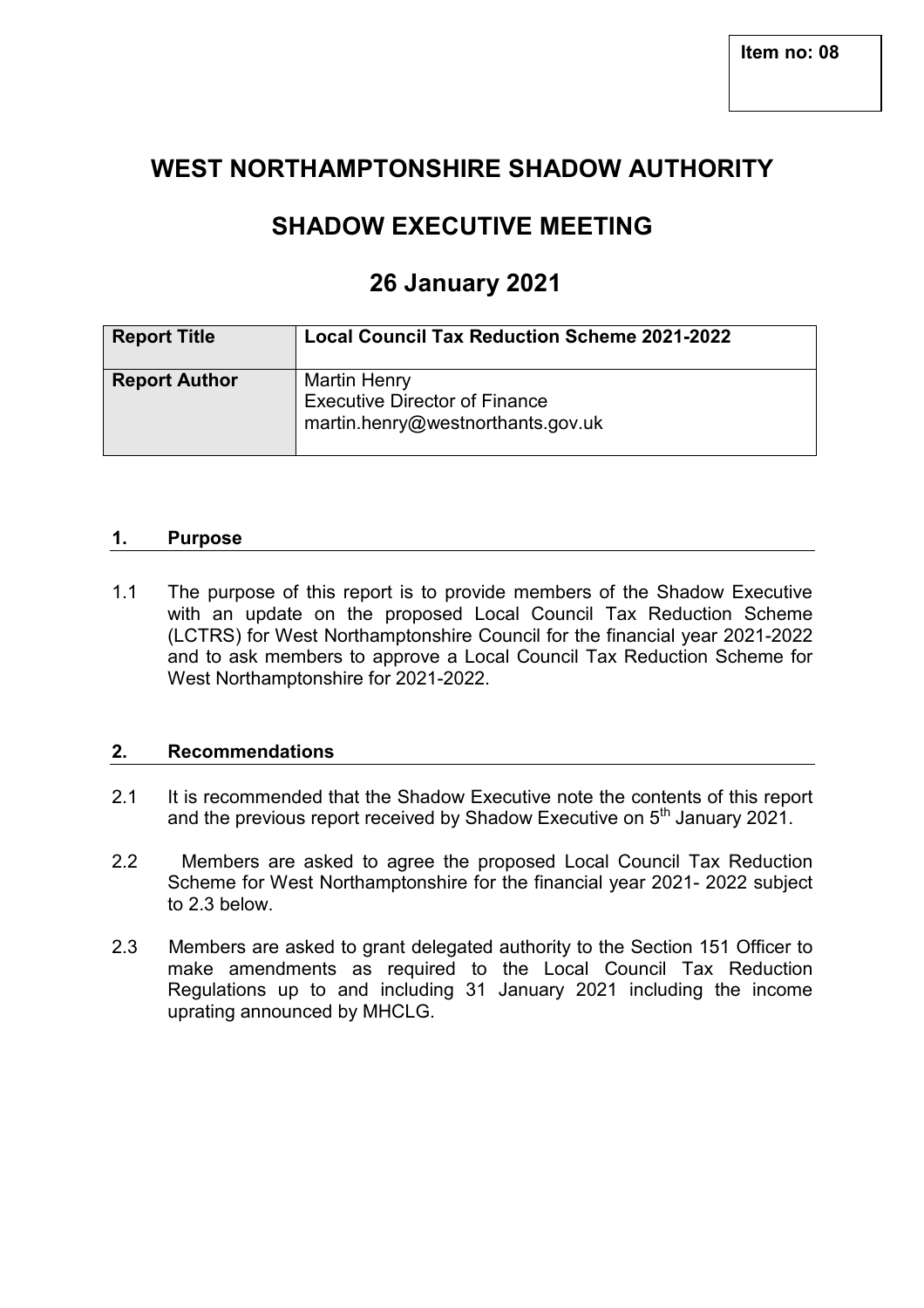### **3. Issues and Choices**

### **3.1 Report Background**

- 3.1.1 Members will be aware that from April 2013 each Local Authority has been required to determine a LCTRS, which replaced the national Council Tax Benefit scheme.
- 3.1.2 The scheme applies to working age claimants only as the government prescribes the scheme (CTRS Prescribed Requirements Regulations 2012) for those of pension age which provides up to 100% support based on the circumstances of the individual.
- 3.1.3 Each billing authority has discretion as to their local scheme including the maximum level of support available to working age claimants (and therefore the minimum percentage of the bill they are required to pay) and the eligibility criteria for the scheme.
- 3.1.4 Currently in West Northamptonshire, each District and Borough has a different LCTRS that gives different levels of support to working age people. The table below provides a reminder of the current schemes. From April 2021 the current schemes will end, and a new scheme will need to be agreed.

|                        | <b>Minimum contribution</b><br>by the customer | <b>Maximum discount</b><br>awarded by the Council |
|------------------------|------------------------------------------------|---------------------------------------------------|
| Daventry               | <b>20%</b>                                     | 80%                                               |
| Northampton            | 31%                                            | 69%                                               |
| <b>South Northants</b> | 8.5%                                           | 91.5%                                             |

### **3.2 Issues and Choices**

## **Local Council Tax Reduction Scheme Harmonisation**

- 3.2.1 The LCTRS must be approved and in place by 31 January 2021 and prior to that the authority must consult any precepting authority and any other persons who may have an interest in the scheme.
- 3.2.2 At the meeting on 27 October 2020, the Shadow Executive agreed six proposals, for consultation purposes only, and approved a consultation period of six weeks. The consultation ran from Monday 2 November 2020 until midnight on Sunday 13 December 2020 and included an online form open to all residents, stakeholders and people representing organisations. The consultation results were presented to the Shadow Executive at their meeting on 5 January 2021, a summary of the results is shown at Appendix A of this report. The proposals that were included in the consultation are shown below: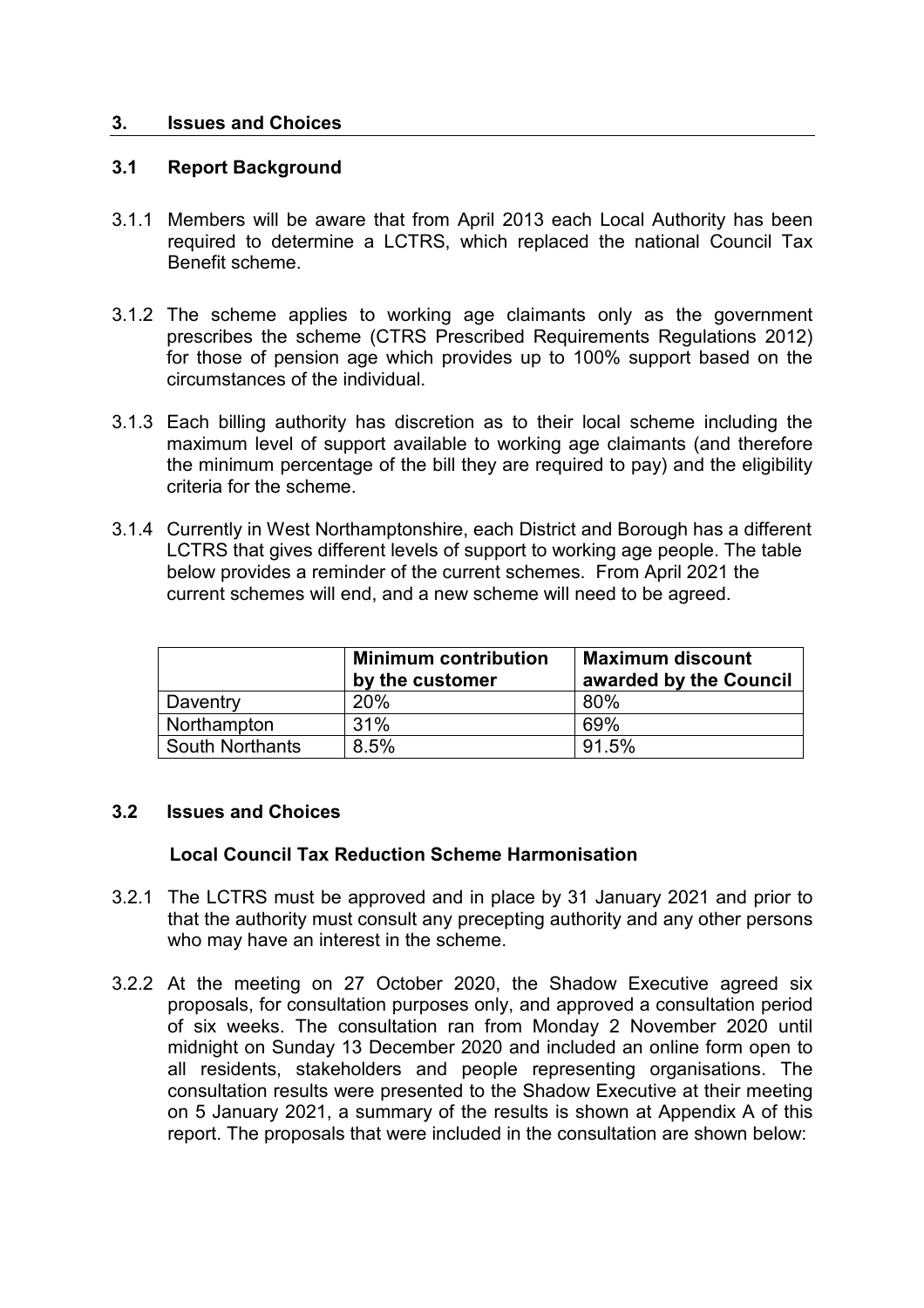# **Proposal 1: Level of contribution for working age**

 The current councils have different levels of minimum Council Tax contribution that working age claimants must pay. It was agreed that the consultation should be based on a LCTRS which is cost neutral for the new authority. The harmonised percentage that would have no financial impact on the finances of the new Council would be a minimum payment of 26.5% **based on current caseloads**. The table below provides a reminder of the cost of moving from 26.5% scheme to a lower minimum scheme.

| Working<br>Age<br><b>Minimum</b><br><b>Payment</b> | Impact on<br>West<br><b>Northants</b><br>Council | <b>Impact on Fire</b><br><b>Police and</b><br>Crime<br><b>Commissioner</b> | Average<br><b>Parish</b> |
|----------------------------------------------------|--------------------------------------------------|----------------------------------------------------------------------------|--------------------------|
|                                                    | £k                                               | £k                                                                         | $\%$                     |
| 26.0%                                              | 60                                               | 13                                                                         | 0.03%                    |
| 25.5%                                              | 120                                              | 25                                                                         | 0.06%                    |
| 25.0%                                              | 180                                              | 38                                                                         | 0.08%                    |
| 24.5%                                              | 240                                              | 50                                                                         | 0.11%                    |
| 24.0%                                              | 300                                              | 63                                                                         | 0.14%                    |
| 23.5%                                              | 360                                              | 75                                                                         | 0.17%                    |
| 23.0%                                              | 420                                              | 88                                                                         | 0.19%                    |
| 22.5%                                              | 480                                              | 100                                                                        | 0.22%                    |
| 22.0%                                              | 540                                              | 113                                                                        | 0.25%                    |
| 21.5%                                              | 600                                              | 125                                                                        | 0.28%                    |
| 21.0%                                              | 660                                              | 138                                                                        | 0.31%                    |
| 20.5%                                              | 720                                              | 150                                                                        | 0.33%                    |
| 20.0%                                              | 780                                              | 163                                                                        | 0.36%                    |

 Shadow executive need to determine the minimum payment relating to the LCTRS that will be effective from 1 April 2021.

## **Proposal 2**: **To disregard 100% of War Widows and War Disablement income.**

Whilst this is not a change to the proposed scheme, as all three Councils currently disregard 100% of income under local schemes, the proposal is for this disregard to continue at relatively low cost to the taxpayer.

Shadow executive are requested to confirm this approach.

# **Proposal 3: Removal of the family premium for new claims**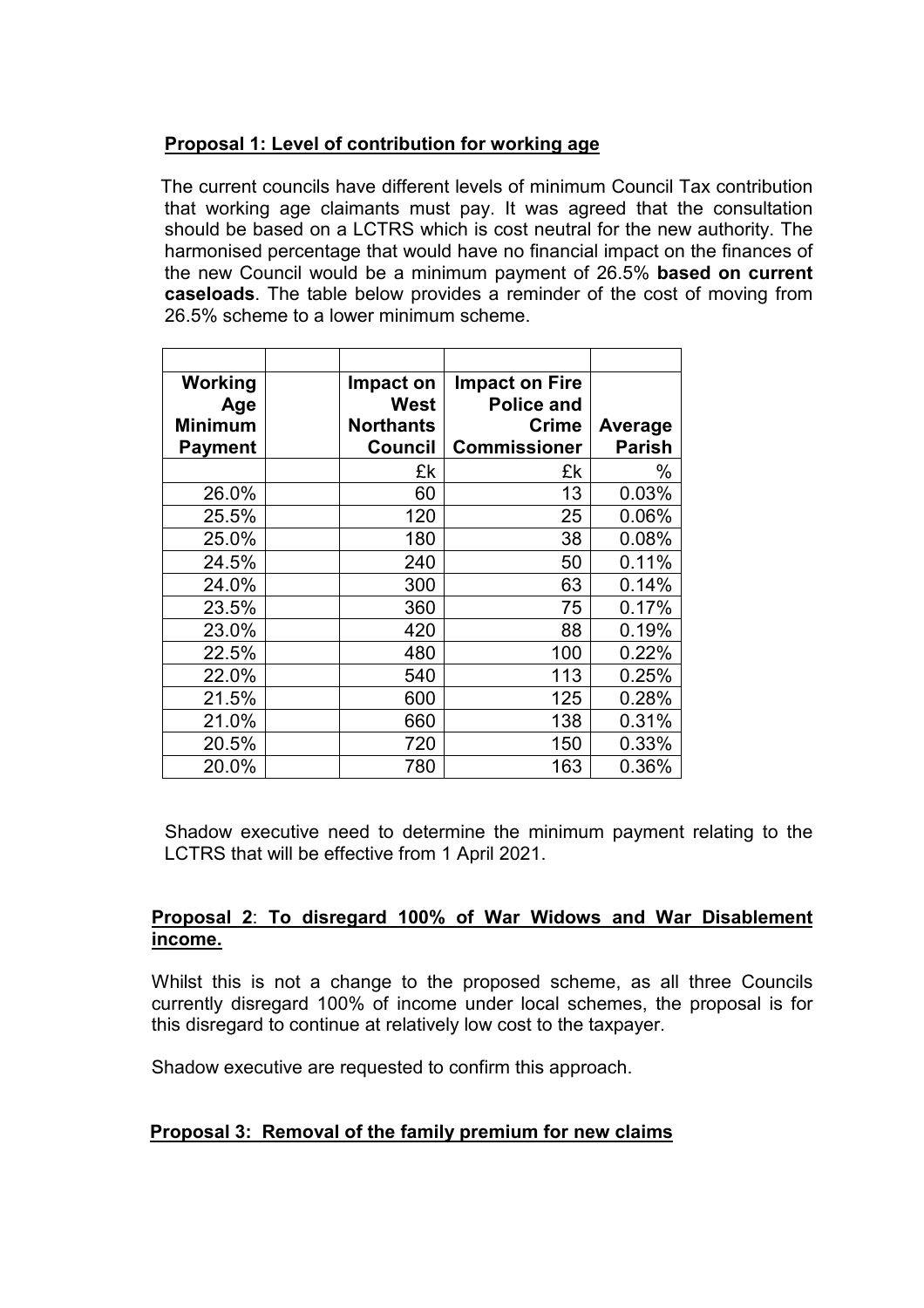Northampton Borough Council continues to award a family premium in the applicable amounts when assessing new claims for LCTRS. Daventry and South Northants Councils do not as they aligned their schemes to reflect the changes introduced to Housing Benefit. The proposal would align the scheme differences and would be in line with DWP Regulations .

Shadow executive are requested to confirm this approach.

## **Proposal 4: To limit the child allowance to two children when assessing new claims for LCTRS.**

 Changes under the wider welfare reform agenda limit the child allowance used in applicable amounts to a maximum of two children. South Northants and Daventry have already introduced this change. This proposal would align the differences in the existing regulations.

Shadow executive are requested to confirm this approach.

## **Proposal 5: To apply a minimum value to the income of those people who are self-employed when assessing LCTRS.**

 South Northants and Northampton Borough do not currently apply a minimum income to self-employed claimants. The proposal would align the differences in the schemes.

Shadow executive are requested to confirm this approach.

## **Proposal 6: to harmonise the rates of non-dependant deduction to the prescribed amounts set by Government**

 Where an adult friend or family member resides with a claimant, LCTRS is reduced by a set amount normally based on prescribed amounts and on the weekly income of the non-dependant**.** Daventry has slightly higher rates of deduction. This proposal would align the differences in the existing district and borough's LCTRS

Shadow executive are requested to confirm this approach.

3.2.3 The consultation process considered the full range of service users who may be impacted by the proposed changes. The responses were evenly split between the three sovereign councils and there was a good balance between those on LCTRS and other taxpayer demonstrating a level of engagement across West Northants. The results of the consultation were considered at the shadow executive meeting held on 5 January 2021.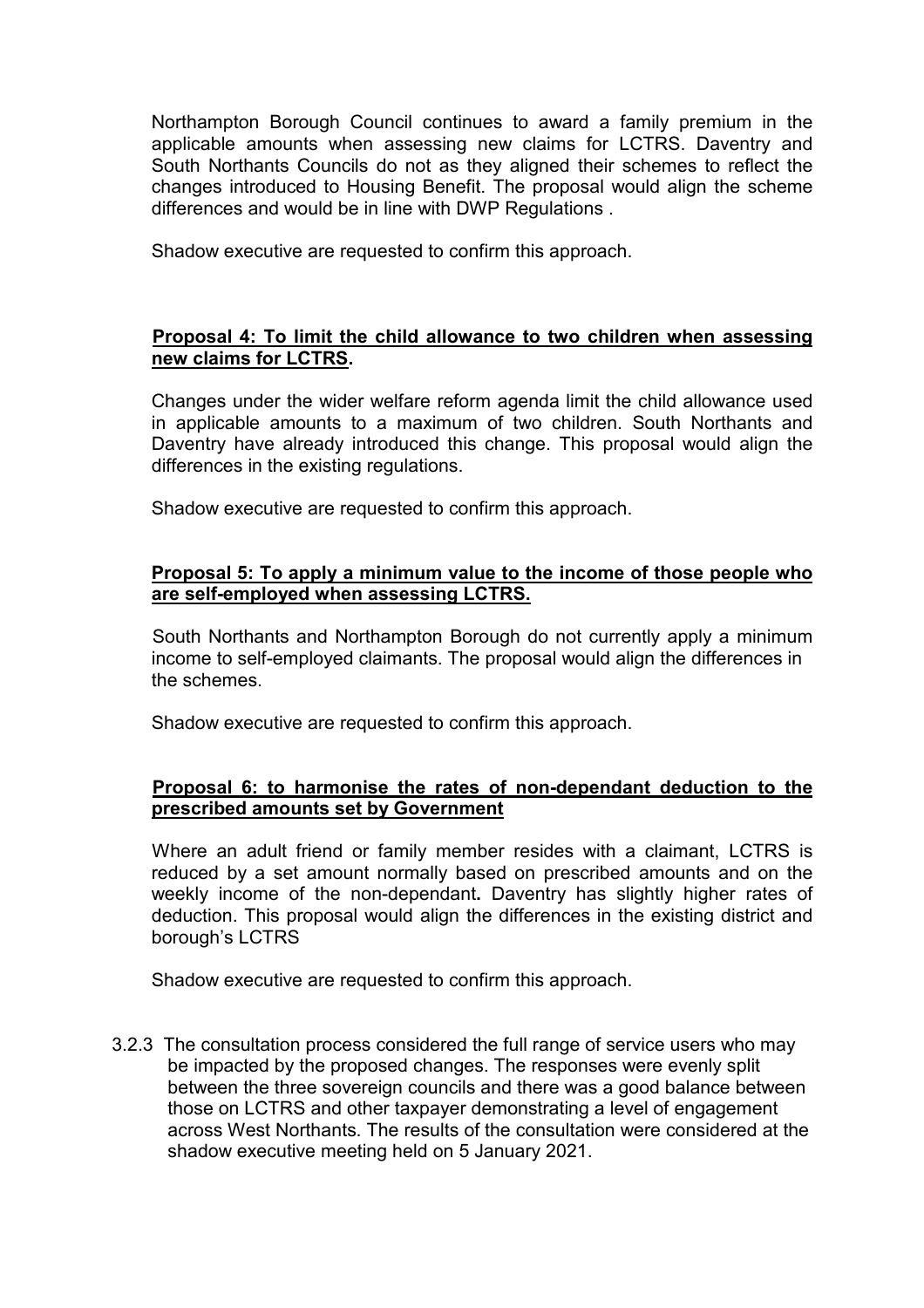3.2.4 In summary responses to the proposals have been positive and consultees largely support proposals 2-6. A greater level of feedback was received to proposal one, the level of contribution of 26.5% to be paid by working age customers. There was a moderate level of support for this proposal as detailed in the report on the consultation outcome.

Shadow executive need to determine the minimum contribution LCTRS to adopt.

- 3.2.5 Members are asked to approve a LCTRS for West Northamptonshire Council for the year 2021-2022 based on the following proposals:
	- To determine the minimum level of contribution for working age customers.
	- To retain the100% disregard of War Widows and War Disablement pensions
	- To remove the award of a family premium when assessing new claims for LCTRS from 1 April 2021. This will harmonise the scheme and is in line with the Department for Work and Pensions (DWP) Regulations.
	- To limit the child allowance to two children when assessing new claims for LCTRS from 1 April 2021. This is also in line with the DWP Regulations.
	- To apply a minimum value to the income of those people who are selfemployed. This is in line with the wider Universal Credit Regulations.
	- To harmonise the rates of non-dependant deductions to the prescribed amounts set by Government.

# **4. Implications (including financial implications)**

## **4.1 Policy**

4.1.1 The approach adopted by West Northamptonshire Council in respect of the Local Council Tax Reduction Scheme is a fundamental and key policy decision.

## **4.2 Resources and Risk**

4.2.1 It should be noted that a number of factors may impact the cost of the scheme for West Northants Councils including the LCTRS caseload and possible changes in entitlement, the impact of Covid-19 and how it affects individuals who may need to claim LCTRS.

## **4.3 Financial Implications**